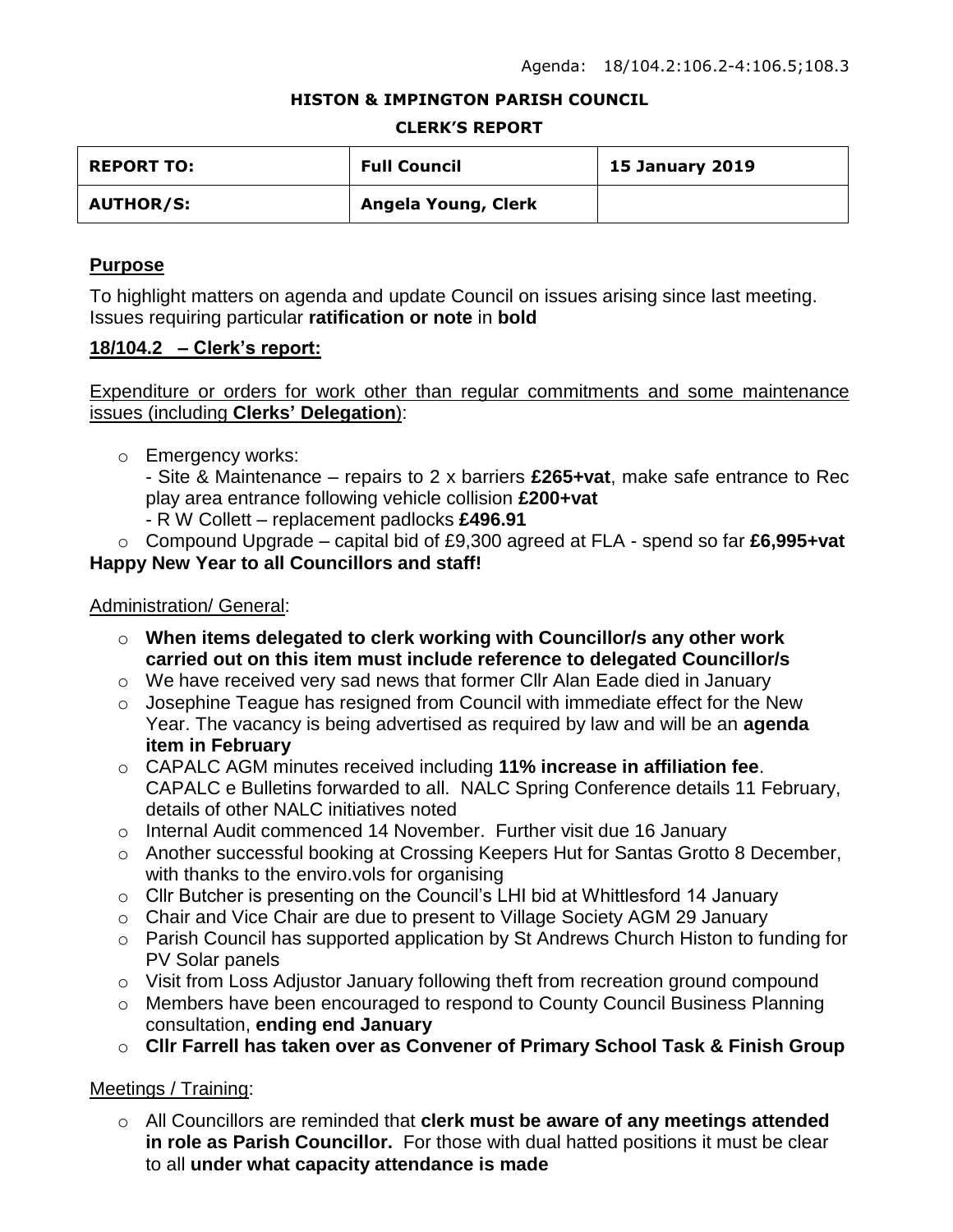- o Members of Primary Schooling Task & Finish group, and clerks, met with County Council Buxhall site team 15 November
- o Cllrs Payne, Farrell, Butcher, Davies, Clerk and Deputy Clerk attended Cambs Local Council Conference 23 November 2018 Huntingdon. Feedback on individual sessions attended provided for files. Statistics for Histon & Impington parishes obtained and available on line at [https://cambridgeshireinsight.org.uk/quick](https://cambridgeshireinsight.org.uk/quick-profile/?geographyId=294cb4c3d00b4a0fa0eddeb09ea7760a&featureId=E05002807)[profile/?geographyId=294cb4c3d00b4a0fa0eddeb09ea7760a&featureId=E05002807](https://cambridgeshireinsight.org.uk/quick-profile/?geographyId=294cb4c3d00b4a0fa0eddeb09ea7760a&featureId=E05002807)
- o Kings Meadow Litter pick held 24 November. Thanks to Cllr Farrell for attending
- o Cllr Farrell attended CCVS Video Making Made Easy session 27 November
- o Cllr Farrell attended SCDC Cabinet and Parish Liaison 27 November. Minutes received
- o Cllrs Farrell, Payne, and clerks met SCDC re sheltered housing communal room hires 3 December. Details of bookings systems etc awaited from Kate Swan
- o Cllrs Farrell and Jenkins, plus clerks, met with Cambs County Council Assets Manager (Rural) 7 December re Buxhall Farm
- o Cllrs Payne and Stonham continue to attend HI Hub meetings, 11 December attended, with further meeting due 22 January.
- o Clerk attended meeting with CPP members following invitation from MET (IVC) 7 **January**
- o Clerk meeting with Buchans to review contract 17 January
- $\circ$  SLCC Practitioners Conference to be held 14 & 15 February at Kenilworth no plans to attend
- o **Vision & Mission workshop session 7.30pm at St Audrey's Community Centre Thursday 31st January. External Facilitator looks forward to meeting all members and staff for an interesting session**
- o Session on Dementia Friendly community training to be arranged as soon as possible
- o CCVS Newsletters forwarded to all. Cllr Moore attending Writing Good Funding Applications session 5 March
- o Clerks and Chair/Vice Chair meet Tuesday p.m. on regular basis

# **Staff matters:**

- $\circ$  Office hours. The office is open Monday Thursday 9.30am 12.30pm and Tuesdays 2pm – 4pm. Other times are by appointment. The office is not always manned on a Friday
- o **SLCC Regional Conference 30 January 2019. Office staff to attend**
- o **Deputy Clerk is to visit local Town Council office for 2 dates in February** to review good practices and processes arising from their **Gold Standard award status**
- o **Employment Chair has met with all staff** to update on plans for Acting Clerk role Feb – end of April

**Please let Clerk know your holiday dates** as this greatly aids arrangements in the Council diary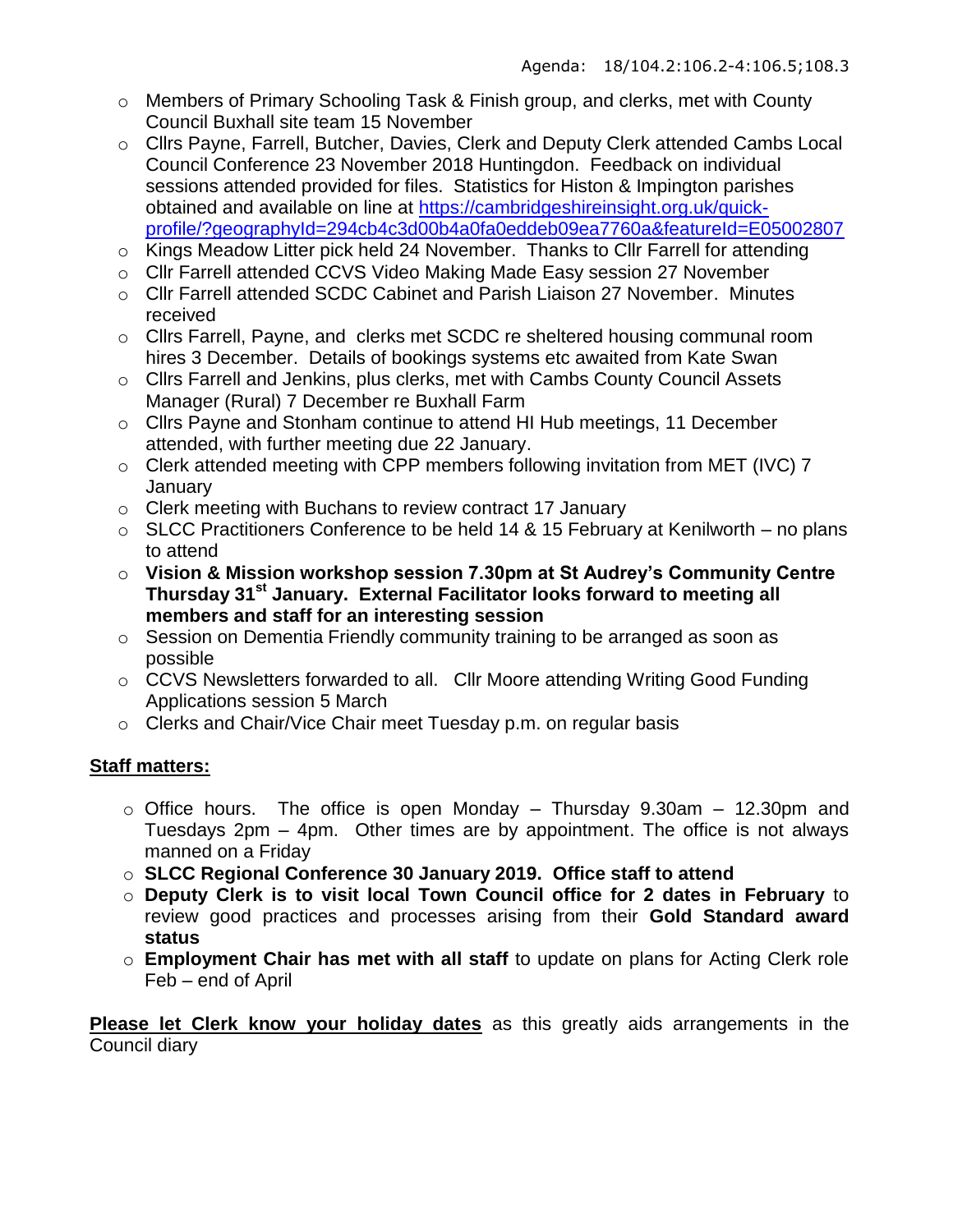### **HISTON & IMPINGTON PARISH COUNCIL**

#### **FINANCE REPORT**

| <b>REPORT TO:</b> | <b>Full Council AGM</b>               | <b>15 January 2019</b> |
|-------------------|---------------------------------------|------------------------|
| <b>AUTHOR/S:</b>  | Lynda Marsh, Office<br><b>Manager</b> |                        |

# **Purpose**

To list accounts paid by delegated approval, and payment of outstanding accounts

o Accounts paid by delegated approval – to note only:

| <b>Expenses paid by DDR</b> |                                                           |            |        |          |                                       |
|-----------------------------|-----------------------------------------------------------|------------|--------|----------|---------------------------------------|
| <b>Beneficiary</b>          | Description                                               | <b>Net</b> | Vat    | Gross    | <b>Cost Centre</b>                    |
| Sharp - Copy IT             | Copier reading                                            | 86.37      | 17.27  |          | 103.64 Administration                 |
| Barclaycard                 | PPE equipment, Christmas light bulbs,<br>litter bags      | 294.87     | 58.38  |          | 353.25 Administration,<br>Environment |
| Onecom Ltd                  | Telephone and broadband                                   | 69.04      | 13.81  |          | 82.85 Administration                  |
| London Fuel Ltd             | Unleaded fuel                                             | 18.38      | 3.67   |          | 22.05 Recreation                      |
| <b>Unity Trust Bank</b>     | Quarterly manual credit handling charge                   | 12.50      |        |          | 12.50 Finance & Legal                 |
| <b>Unity Trust Bank</b>     | Quarterly service charge                                  | 45.90      |        |          | 45.90 Finance & Legal                 |
| Sharp - Copy IT             | Copier reading                                            | 80.56      | 16.11  |          | 96.67 Administration                  |
| Onecom Ltd                  | Telephone and broadband                                   | 69.14      | 13.83  |          | 82.97 Administration                  |
| British Telecom             | Account now cancelled - payment<br>returned by Unity Bank | 76.80      | 15.36  |          | 92.16 Administration                  |
| Barclaycard                 | Accident book, 'L' plates                                 | 12.24      | 0.93   |          | 13.17 Administration                  |
| London Fuel Ltd             | Unleaded fuel                                             | 11.02      | 2.20   |          | 13.22 Recreation                      |
| British Gas                 | Gas account                                               | 499.26     | 24.96  |          | 524.22 Recreation                     |
|                             |                                                           | 1,276.08   | 166.52 | 1,442.60 |                                       |

| <b>Retrospective Accounts Paid by BACS</b> |                                                         |            |       |       |                                      |
|--------------------------------------------|---------------------------------------------------------|------------|-------|-------|--------------------------------------|
| <b>Beneficiary</b>                         | Description                                             | <b>Net</b> | Vat   | Gross | Cost Centre                          |
| IC F Foster                                | Mileage related to Highways issues,<br>refreshments BTU | 21.70      |       |       | 21.70 Administration,<br>Environment |
| Travis Perkins                             | Paint, cable ties, tower bolts                          | 24.69      | 4.94  |       | 29.63 Recreation                     |
| <b>Roger Hovells</b>                       | Office cleaning                                         | 30.00      |       |       | 30.00 Administration                 |
| <b>CBS Office Solutions</b>                | Stationery                                              | 25.60      | 5.12  |       | 30.72 Administration                 |
| <b>Travis Perkins</b>                      | <b>PPE &amp; cable ties</b>                             | 57.14      | 3.20  |       | 60.34 Administration,<br>Recreation  |
| <b>ESPO</b>                                | Litter hoops (Kings Meadow), stationery                 | 62.73      | 12.54 |       | 75.27 Environment,<br>Administration |
| CamAlarms Ltd                              | Fire alarm 50% service                                  | 68.00      | 13.60 |       | 81.60 Recreation                     |
| Print-Out                                  | A1 exhibition posters                                   | 72.00      | 14.40 |       | 86.40 N/Plan                         |
| <b>Crossover Group</b>                     | <b>Additional CCTV camera</b>                           | 195.00     | 39.00 |       | 234.00 Recreation                    |
| <b>Rectory Farms Shop</b>                  | Christmas tree for Village Green                        | 249.17     | 49.83 |       | 299.00 Environment                   |
| Site & Maintenance                         | <b>Emergency repairs</b>                                | 265.00     | 53.00 |       | 318.00 Recreation                    |
| <b>Munro Building</b><br><b>Services</b>   | Supply, install expansion vessels to<br>heating system  | 351.63     | 70.33 |       | 421.96 Recreation                    |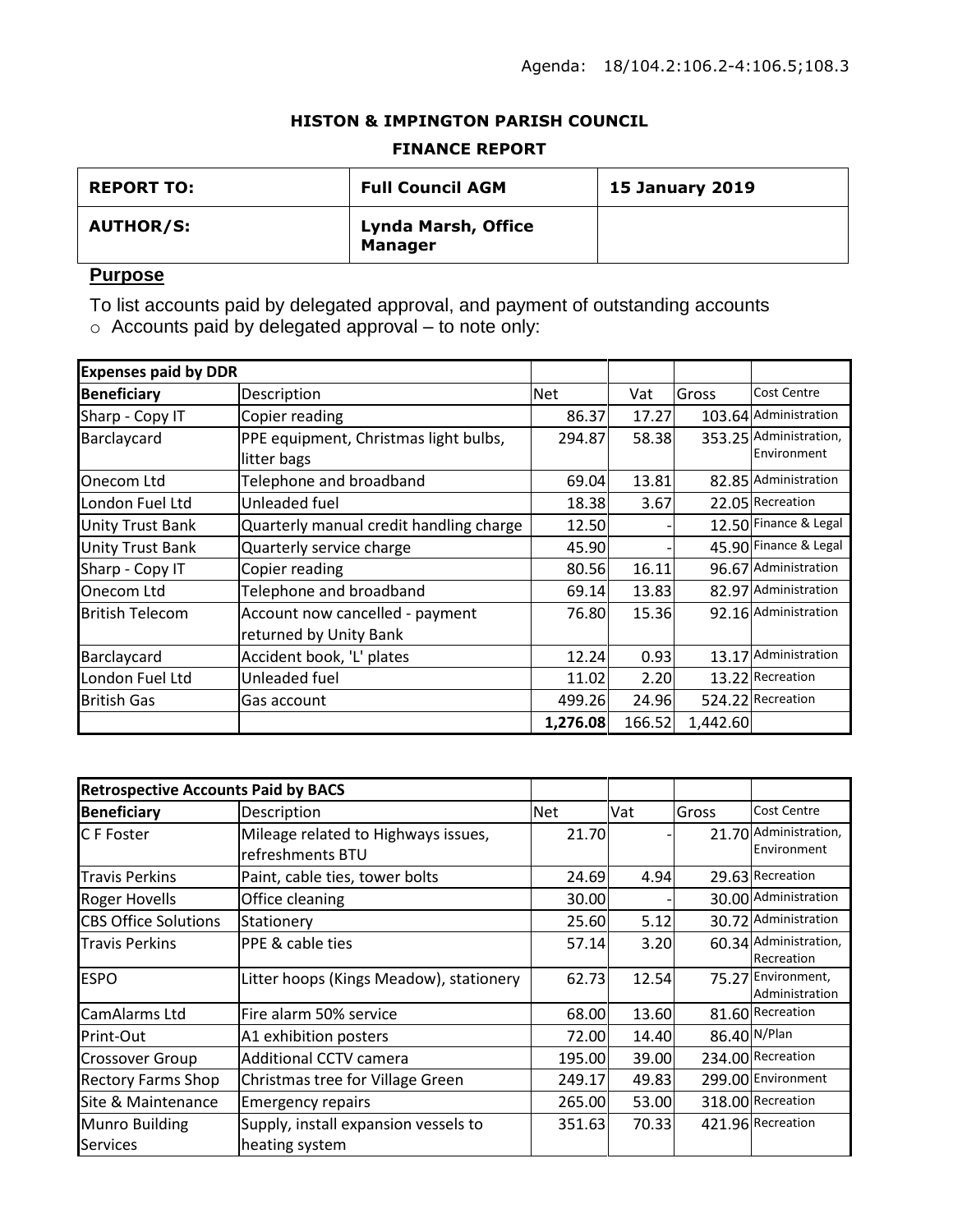Agenda: 18/104.2:106.2-4:106.5;108.3

| <b>Iliffe Print</b>          | Newsletter                              | 424.92    |        |                              | 424.92 Administration              |
|------------------------------|-----------------------------------------|-----------|--------|------------------------------|------------------------------------|
| <b>Buchans Landscapes</b>    | Leaf clearance, basal growth            | 431.39    | 86.27  |                              | 517.66 Environment                 |
| L M Dewar Cleaning           | Pavilion - November and December        | 684.26    |        |                              | 684.26 Recreation                  |
| <b>Services</b>              |                                         |           |        |                              |                                    |
| Mower People                 | Replacement leaf blowers                | 763.75    | 152.75 |                              | 916.50 Environment &<br>Recreation |
| Kompan Ltd                   | Replacement swing seats - The Green     | 781.00    | 156.20 |                              | 937.20 Recreation                  |
| Ben Burgess Ltd              | 24" Shaver mower - full service and new | 799.63    | 159.91 |                              | 959.54 Recreation                  |
|                              | lblade                                  |           |        |                              |                                    |
| Munro Building               | Annual planned maintenance contract     | 820.00    | 164.00 |                              | 984.00 Recreation                  |
| <b>Services</b>              |                                         |           |        |                              |                                    |
| <b>Blachere Illumination</b> | Additional Christmas light garland and  | 982.00    | 196.40 |                              | 1,178.40 Environment               |
| Ltd                          | <b>bulbs</b>                            |           |        |                              |                                    |
| <b>Connections Bus</b>       | Youth work contract - January to March  | 7,408.00  |        | 7,408.00 Youth               |                                    |
| Project                      | 2019                                    |           |        |                              |                                    |
| M9 Administration            | Wages, NI, and pension                  | 14,588.63 |        |                              | 14,588.63 Administration           |
|                              | Travel expenses (training)              | 15.84     |        |                              | 15.84 Administration               |
|                              | Rec Groundsman expenses                 | 25.53     |        |                              | 25.53 Recreation                   |
| <b>Total</b>                 |                                         |           |        | 29,147.61 1,181.49 30,329.10 |                                    |

The above BACS payments were verified by Cllrs Butcher & Farrell, authorised by Cllrs Butcher & Payne

| <b>Retrospective Accounts Paid by Cheque</b> |                                                                                                                                                                                                                                                                                                                                                                              |            |        |          |                             |
|----------------------------------------------|------------------------------------------------------------------------------------------------------------------------------------------------------------------------------------------------------------------------------------------------------------------------------------------------------------------------------------------------------------------------------|------------|--------|----------|-----------------------------|
| <b>Beneficiary</b>                           | Description                                                                                                                                                                                                                                                                                                                                                                  | <b>Net</b> | Vat    | Gross    | Cost Centre                 |
| Mobile Retail Ltd                            | Balance payment for Piaggio vehicle                                                                                                                                                                                                                                                                                                                                          | 3,588.73   | 717.75 |          | 4,306.48 Environment        |
| <b>SLCC</b>                                  | Annual subs - Clerk and Deputy Clerk                                                                                                                                                                                                                                                                                                                                         | 393.00 -   |        |          | 393.00 Administration       |
| <b>BT Payphones</b>                          | Adoption of kiosk - Station Road                                                                                                                                                                                                                                                                                                                                             | $1.00 -$   |        |          | 1.00 Administration         |
| Cambridgeshire<br>Search & Rescue            | Donation Proposed that Histon & Impington<br>Parish Council in accordance with its powers<br>under sections 137 and 139 of the Local<br>Government Act 1972, should incur the following<br>expenditure which, in the opinion of the Council,<br>is in the interests of the area or its inhabitants and<br>will benefit them in a manner commensurate with<br>the expenditure | $100.00$ - |        |          | 100.00 Community<br>Support |
| <b>Magpas Air</b><br>Ambulance               | Donation Proposed that Histon & Impington<br>Parish Council in accordance with its powers<br>under sections 137 and 139 of the Local<br>Government Act 1972, should incur the following<br>expenditure which, in the opinion of the Council,<br>is in the interests of the area or its inhabitants and<br>will benefit them in a manner commensurate with<br>the expenditure | $100.00$ - |        |          | 100.00 Community<br>Support |
| Total                                        |                                                                                                                                                                                                                                                                                                                                                                              | 4.182.73   | 717.75 | 4,900.48 |                             |

|                              | <b>Accounts for Approval</b>           |            |       |       |                         |
|------------------------------|----------------------------------------|------------|-------|-------|-------------------------|
| <b>Expenses paid by BACS</b> |                                        | <b>Net</b> | Vat   | Gross | <b>Cost Centre</b>      |
| <b>Cllr J D Jenkins</b>      | N/Plan expenses - Survey Monkey        | 105.00     |       |       | 105.00 General Reserves |
| <b>Roger Hovells</b>         | Office cleaning                        | 30.00      |       |       | 30.00 Administration    |
| Open Spaces Society          | Annual subscription                    | 45.00      |       |       | 45.00 Administration    |
| <b>StAC</b>                  | Room hire for 26.1.19 - Sustainability | 87.42      |       |       | 87.42 Environment       |
|                              | Group                                  |            |       |       |                         |
| P A Collacott & Co           | Repairs to floodlights                 | 85.50      | 17.10 |       | 102.60 Recreation       |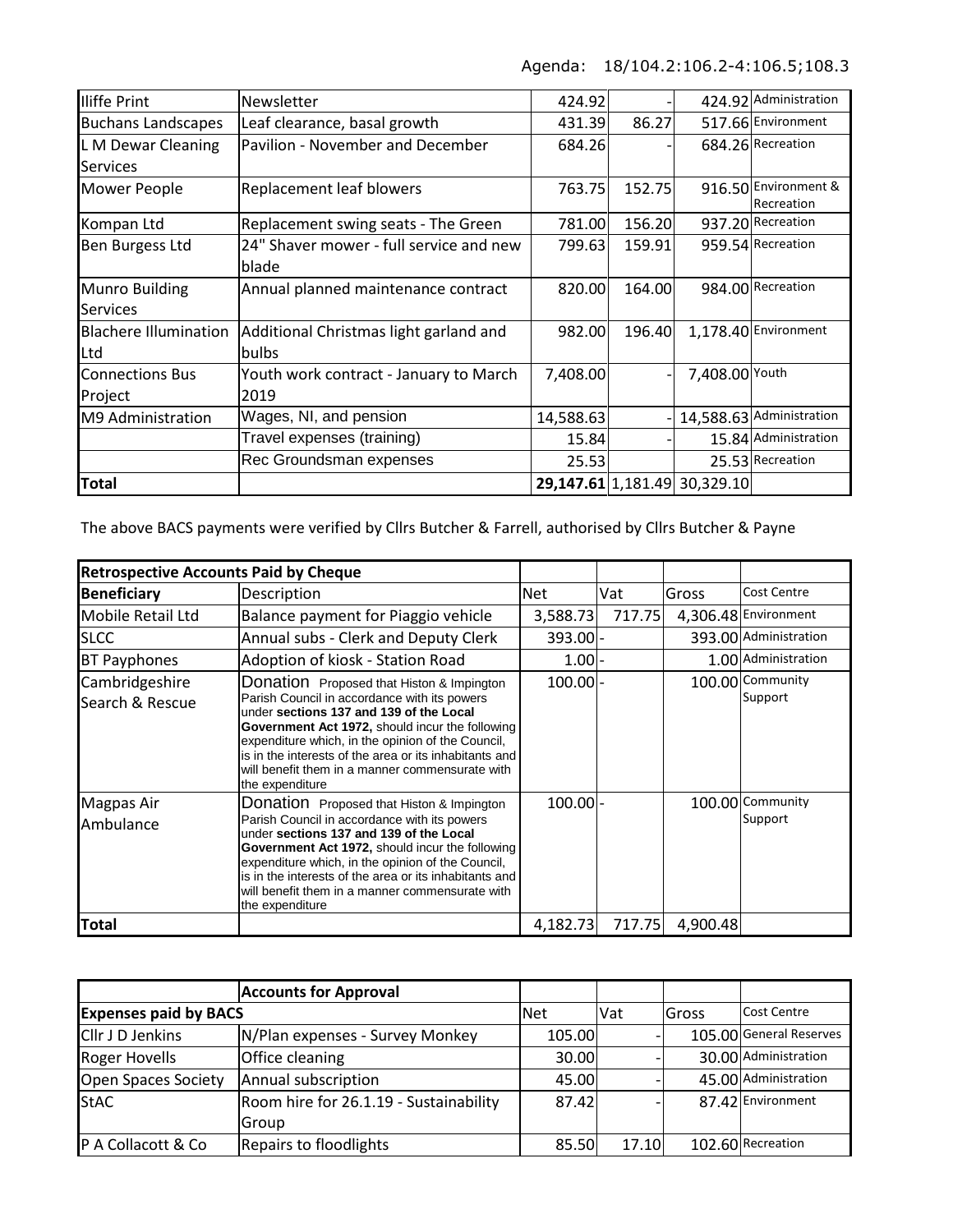Agenda: 18/104.2:106.2-4:106.5;108.3

| Print-Out                 | Exhibition displays, leaflets               | 113.90    | 3.18   |                              | 117.08 Community PP       |
|---------------------------|---------------------------------------------|-----------|--------|------------------------------|---------------------------|
| <b>Munro Building</b>     | Boiler - replace safety valve following     | 332.58    | 66.52  |                              | 399.10 Recreation         |
| Services Ltd              | expansion vessel replacement                |           |        |                              |                           |
| S Whyatt                  | Install and remove Christmas lights         | 400.00    |        |                              | 400.00 Environment        |
| R W Collett               | Replacement padlocks                        | 496.91    |        |                              | 496.91 General Reserves   |
| (Locksmith)               |                                             |           |        |                              |                           |
| Site & Maintenance        | Compound upgrade, emergency work            | 555.00    | 111.00 |                              | 666.00 Recreation, Gen    |
|                           | following vehicle collision at play area    |           |        |                              | Reserves                  |
|                           | entrance                                    |           |        |                              |                           |
| <b>Ben Burgess Ltd</b>    | New battery, service 36" Regal mower        | 954.78    | 190.98 |                              | 1,145.76 Recreation       |
| <b>Buchans Landscapes</b> | Hedge works, leaf clearance                 | 1,374.88  | 274.97 |                              | 1,649.85 Environment      |
| Lion Containers Ltd       | 2 x containers for Council compound         | 3,330.00  | 666.00 |                              | 3,996.00 General Reserves |
| M10 Administration        | Wages, NI, and pension                      | 14,584.26 |        |                              | 14,584.26 Administration  |
|                           | Rec Groundsman expenses                     | 25.53     |        |                              | 25.53 Recreation          |
| <b>Expenses By Cheque</b> |                                             |           |        |                              |                           |
| <b>B</b> Whitehead        | Registration of CIC (Communications<br>Hub) | 35.00     |        |                              | 35.00 Administration      |
| <b>Total</b>              |                                             |           |        | 22,555.76 1,329.75 23,885.51 |                           |

| <b>To Note:</b>                      |          |  |                    |
|--------------------------------------|----------|--|--------------------|
| Accounts Paid In 13.11.18 to 14.1.19 |          |  |                    |
| Net Income                           |          |  | <b>Cost Centre</b> |
| Allotment rents                      | 84.00    |  | Environment        |
| <b>Burial Grd Fees</b>               | 160.00   |  | Environment        |
| <b>Ground Takings</b>                | 204.17   |  | Recreation         |
| <b>Sports Courts Fees</b>            | 735.42   |  | Recreation         |
| <b>Pavilion Rent</b>                 | 971.87   |  | Recreation         |
| Asset Income                         | 113.93   |  | Recreation         |
| <b>Total</b>                         | 2,269.39 |  |                    |

**N.B. Two authorised signatories required to submit accounts due for payment by** 

**BACS (Unity Bank**) Cllrs Butcher and Davies to authorise this month's BACS payments please. N.B. Cllr Butcher has verified the invoices to be paid by BACS.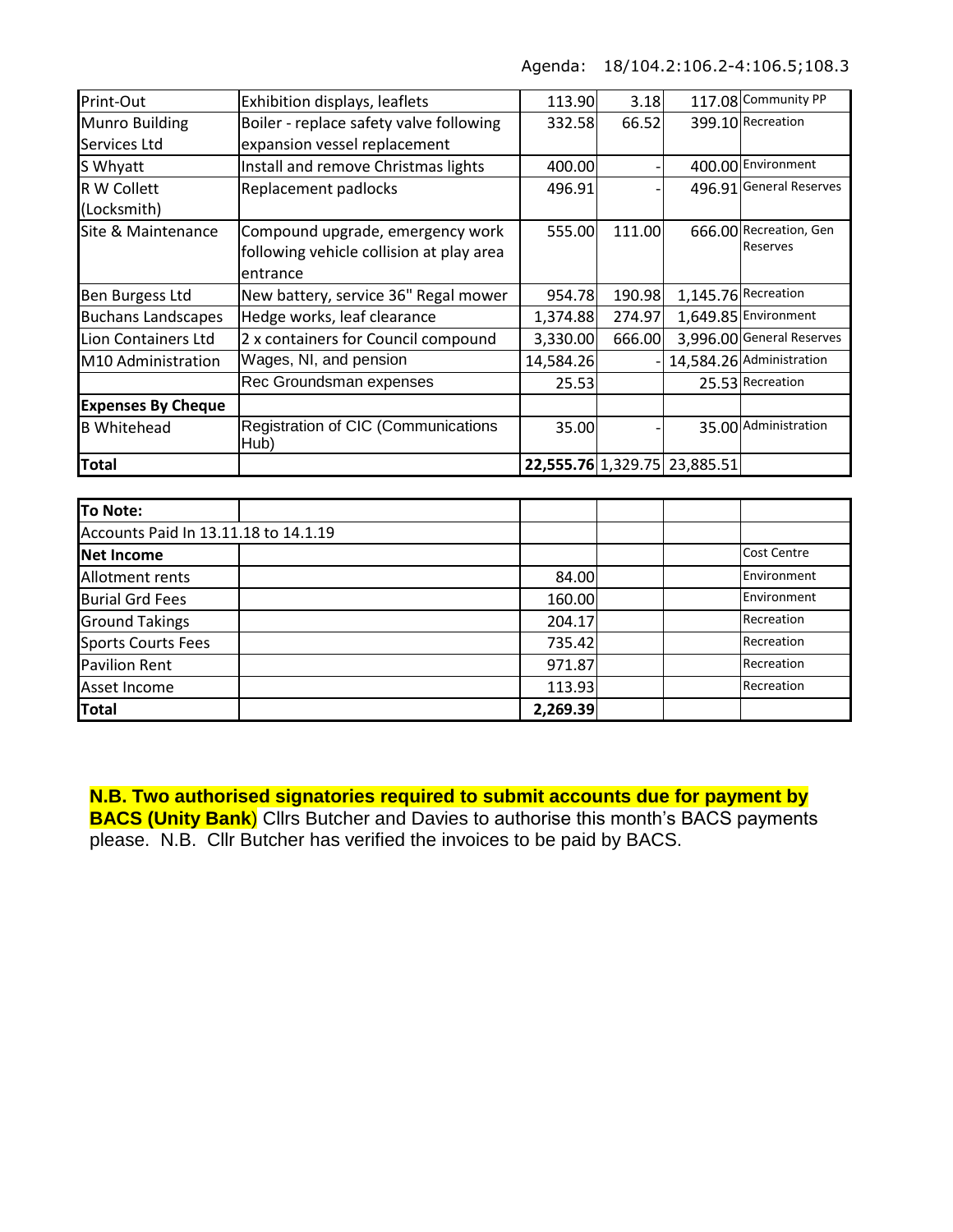### **18/106.5 Half Yearly Review of donations (Sec 137)**

Other donations may be considered by the Council which have a specific power and cannot therefore be considered under S137 payments

Budget set for 2018-19:

### **Community Support Budget:**

£7,000 - **£1,500 remains, currently allocated to Village Warden. There is a question as to whether this will be required**

### **Donations:**

£6,500 – **£2,497 remains having paid**

| <b>Library Scheme</b>                     | £200   |
|-------------------------------------------|--------|
| <b>HICOM Metal Wellbeing</b>              | £3,500 |
| <b>British Legion</b>                     | £100   |
| <b>Cambridgeshire Search &amp; Rescue</b> | £100   |
| <b>MAGPAS Air Ambulance</b>               | £100   |
| <b>Diabetes Support Group</b>             | £103   |

(Total amount Council **could spend** under S137 payments - £53,282 (electorate 6,779 x £7.86 per electorate)

### **Donations and Grants Policy includes:**

Histon & Impington Parish Council offer a number of donations and grants to support voluntary and community organisations during a year.

The Council follows guidance issued by the National Association of Local Councils on spending under section 137 of the Local Government Act 1972.

'A local authority shall not incur any expenditure unless the benefit accruing to their area or any part of it or to all or some of the inhabitants of their area will be commensurate with the expenditure to be incurred'.

Thus the council cannot use the power to benefit a single individual and must not spend a disproportionately large amount on a very limited object or purpose.

### *The aim of the Parish Council is that donations and grant are allocated primarily for the benefit of the Histon and Impington electorate.*

### *AND*

The Council will judge eligibility based on the following. The group submitting the application must:

 $\circ$  not be for profit organisation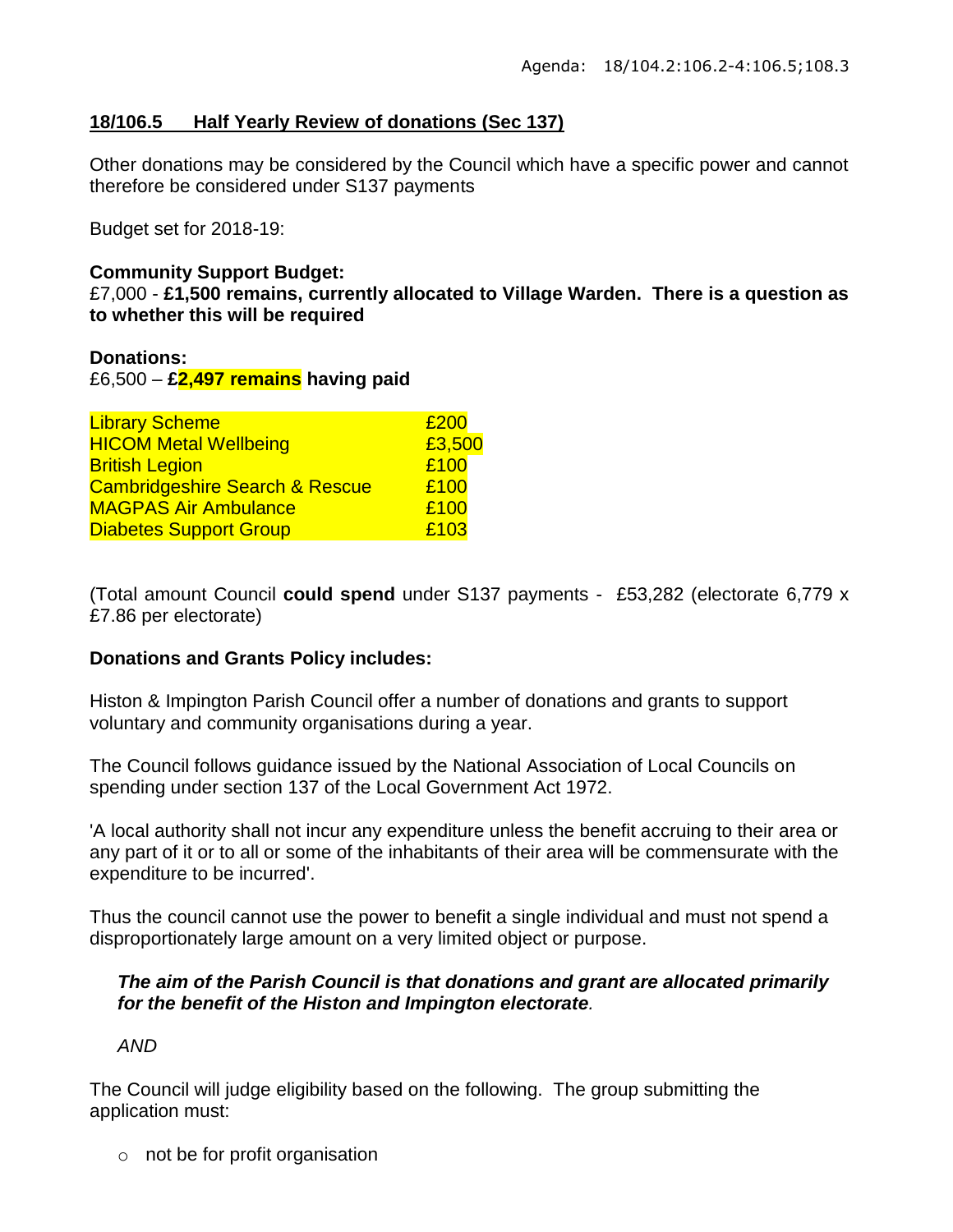- o **be undertaking work which directly benefits residents of Histon and Impington**
- $\circ$  be properly managed applicants are expected to have and comply with, a constitution, rules or other governing instruments, and:
	- have an elected committee or a representative steering group
	- have a bank account in the name of the organization with cheques etc authorised by 2 signatories
	- meet other relevant legal responsibilities (eg regarding health and safety, employment etc), equality of opportunity; protection of young children and young adults
- o **have an income from all sources in the previous financial year which is less than £50,000 (in exceptional cases this criteria may be relaxed)**
- o **be in need of financial help** (as a rule of thumb if reserves are a significant proportion of one years trading/expenditure this is less likely to be supported. In these circumstances those who wish to apply must provide an explanation of why additional funding is requested)

# **Applications received from:**

**Outside bodies:** Over Day Centre; Cambridgeshire Police Shrievalty Trust; The Cogwheel **Trust** 

# **Village Bodies:** None

# **Recommendation of the Clerk and RFO**

- **Over Day Centre** state that only 1 client attends from Histon & Impington. Cambs County Council decreased grant highlighted. **It is felt** that with only 1 resident attending **our policy would not allow for this request**
- **Cambridgeshire Police Shrievalty Trust** details of Cambs Bobby Scheme attached. Request for funding and/or visit to discuss how Trust can work with Parish Council to help our residents. **The Council does have a power under LGA and Rating Act 1997 s31 on Crime Prevention,** so Sec 137 would not be applicable, The **Budget remaining for 2018-19 is £100**
- **The Cogwheel Trust** Mental Health Counselling for Cambridgeshire. Request for £500. In 2017 the Trust was contacted by 43 Histon & Impington residents, 30 of which attended for counselling. Shortfall incurred for work with H&I stated at £4,233 in 2017. Paperwork states annual income of £190,314 and current balances of £43,804. **H&I PC have contributed £3,500 towards a Mental Health Worker through HICOM 2018-19 and are budgeting £5,000 for same for 2019-20.**

### **18/108.3 Emergency Plan**

SCDC has requested that all Parish Councils provide a copy of their Emergency Plan by the end of January 2019. They advise that the document should be held securely with ourselves, and South Cambs District Council will hold a copy securely so that they can refer to it should an emergency arise. The document should not be published due to it holding personal contact details and therefore would not be GDPR compliant.